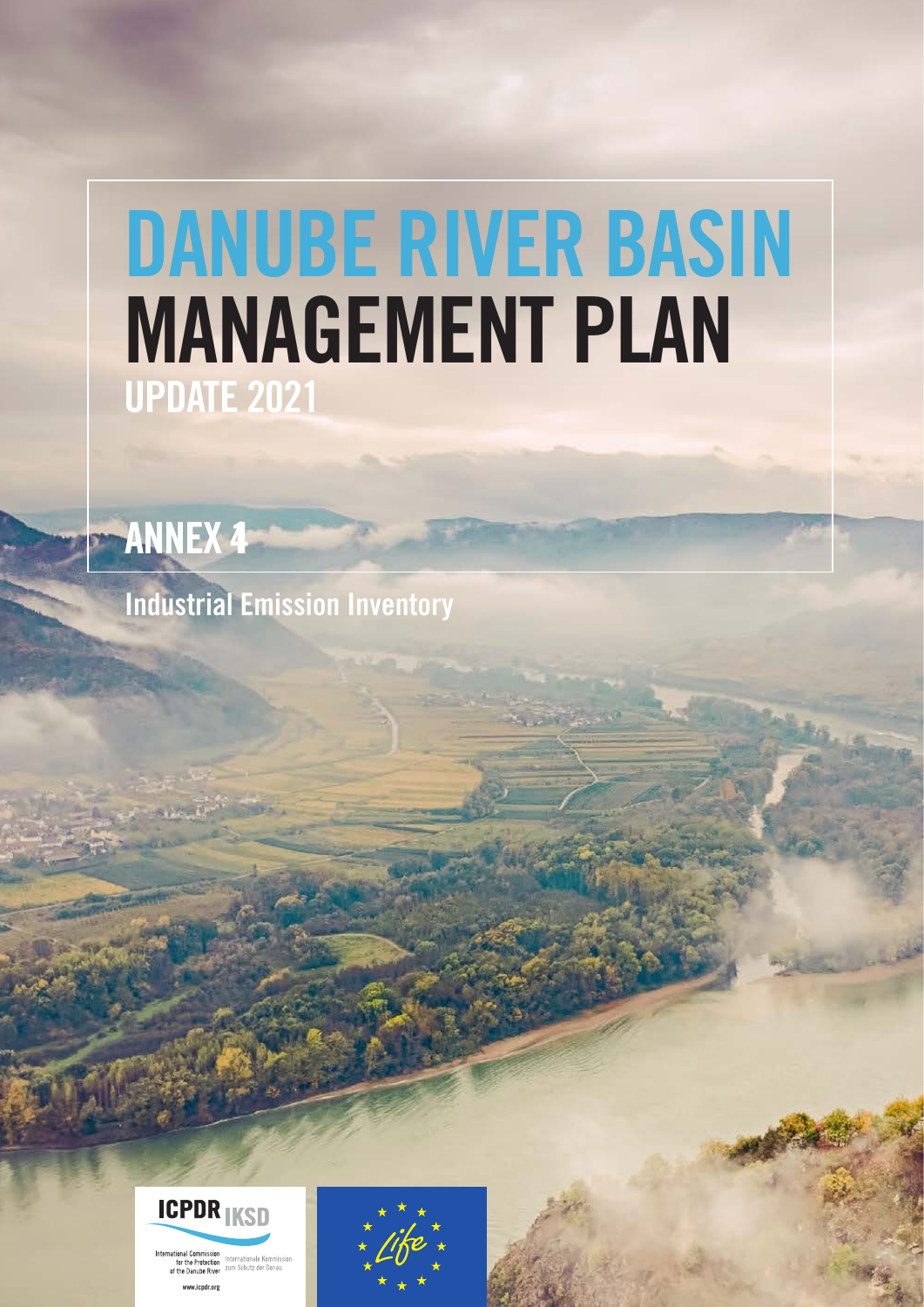#### Danube River Basin Management Plan Update 2021 1

Industrial pollutant release data were collected from the E-PRTR database (note that some data might have been updated since November 2021) and directly from the countries which do not report under the E-PRTR system. The data served the assessments of the point source organic matter and nutrient emissions via direct industrial dischargers for the reference year 2018. Summarizing tables of the data submitted are presented in the followings.

| <b>Activity</b>                                | DE           | AT       | CZ             | <b>SK</b> | HU       | SI             | <b>HR</b>    | <b>BA</b> | <b>ME</b> | <b>RS</b> | RO             | BG       | <b>MD</b>      | UA           | <b>Basin</b>   |
|------------------------------------------------|--------------|----------|----------------|-----------|----------|----------------|--------------|-----------|-----------|-----------|----------------|----------|----------------|--------------|----------------|
| Energy sector                                  | U            | $\Omega$ | $\overline{0}$ |           |          | $\Omega$       | $\theta$     | U         |           | $\theta$  |                | -0       | $\overline{0}$ | $\mathbf{0}$ | 8              |
| Production and processing of metals            | 0            | $\theta$ | $\theta$       |           |          | $\overline{0}$ | $\theta$     | U         |           | $\Omega$  | $\overline{0}$ | $\theta$ | $\overline{0}$ | $\mathbf{0}$ | 2              |
| Mineral industry                               | $\theta$     | $\Omega$ | $\Omega$       | $\Omega$  |          | $\Omega$       |              |           |           |           | $\Omega$       | 0        | $\overline{0}$ | $\mathbf{0}$ |                |
| Chemical industry                              |              |          | $\overline{0}$ |           |          | $\Omega$       | $\theta$     | $_{0}$    |           | $\Omega$  |                | $\Omega$ | $\overline{0}$ | $\mathbf{0}$ | 10             |
| Waste and industrial wastewater management     | $\Omega$     |          | $\Omega$       |           | $\sim$   | $\theta$       | $\theta$     |           |           | $\Omega$  | $\Omega$       | $\Omega$ | $\overline{0}$ | $\mathbf{0}$ | 8              |
| Paper and wood production processing           |              |          | $\overline{0}$ | $\sim$    |          | $\overline{ }$ | $\theta$     | $\Omega$  |           | $\Omega$  | $\Omega$       |          | $\overline{0}$ |              | 16             |
| Intensive livestock production and aquaculture | $\Omega$     | $\theta$ | $\Omega$       | $\Omega$  | $\Omega$ | $\Omega$       | $\Omega$     | $_{0}$    | $\Omega$  | $\Omega$  | $\Omega$       | 2        | $\overline{0}$ | $\mathbf{0}$ | $\overline{c}$ |
| Products from the food and beverage sector     | $\mathbf{O}$ |          | $\Omega$       | $\Omega$  |          | $\Omega$       |              |           |           |           | $\Omega$       | $\Omega$ | $\overline{0}$ | $\mathbf{0}$ |                |
| Other activities                               | $\theta$     | $\Omega$ | $\overline{0}$ | $\Omega$  | $\theta$ | $\Omega$       | $\theta$     | $\Omega$  | $\Omega$  | $\Omega$  | $\Omega$       | $\Omega$ | $\overline{0}$ | $\theta$     | $\Omega$       |
| <b>Total</b>                                   |              |          | $\mathbf{0}$   |           | 14       |                | $\mathbf{0}$ |           |           |           |                | 3        | $\mathbf{0}$   |              | 51             |

**Table 1: Number of industrial facilities with reported Chemical Oxygen Demand (COD) discharge according to industrial sectors and countries**

#### **Table 2: Chemical Oxygen Demand (COD) discharges according to industrial sectors and countries (t/year)**

| <b>Activity</b>                                | DE             | AT       | CZ           | <b>SK</b>      | HU       | <b>SI</b>      | <b>HR</b>    | <b>BA</b>    | <b>ME</b>    | <b>RS</b>    | <b>RO</b>      | BG             | <b>MD</b>      | <b>UA</b>      | <b>Basin</b> |
|------------------------------------------------|----------------|----------|--------------|----------------|----------|----------------|--------------|--------------|--------------|--------------|----------------|----------------|----------------|----------------|--------------|
| Energy sector                                  |                | $\Omega$ | $\theta$     | 806            | 3,417    | $\overline{0}$ | $\Omega$     |              | $\theta$     | $\Omega$     | 919            | $\overline{0}$ | $\overline{0}$ | $\theta$       | 5,141        |
| Production and processing of metals            |                | $\Omega$ | $\Omega$     | 371            | 1,176    | $\overline{0}$ | $\Omega$     |              | $\Omega$     |              | $\overline{0}$ | $\theta$       | $\overline{0}$ | $\overline{0}$ | 1,547        |
| Mineral industry                               |                | $\Omega$ | $\Omega$     | $\theta$       | 210      | $\Omega$       | $\Omega$     | $\Omega$     | $\Omega$     | $\left($     | $\Omega$       | $\theta$       | $\overline{0}$ | $\overline{0}$ | 210          |
| Chemical industry                              | 1,236          | 898      | $\Omega$     | 445            | 669      | $\Omega$       | $\Omega$     |              | $\theta$     | $\mathbf{0}$ | 1,759          | $\overline{0}$ | $\mathbf{0}$   | $\overline{0}$ | 15,007       |
| Waste and industrial wastewater management     | $\overline{0}$ | 14,342   | $\theta$     | 185            | 727      | $\overline{0}$ | $\theta$     |              | $\theta$     |              | $\overline{0}$ | $\theta$       | $\mathbf{0}$   | $\overline{0}$ | 15,253       |
| Paper and wood production processing           | 7,791          | 9,855    | $\Omega$     | 3,598          | 2,208    | 621            | $\Omega$     |              | $\Omega$     | $\Omega$     | $\overline{0}$ | 815            | $\overline{0}$ | 131            | 25,019       |
| Intensive livestock production and aquaculture |                | $\Omega$ |              |                | $\Omega$ | $\Omega$       | $\Omega$     |              | $\Omega$     |              | $\Omega$       | $\sim$         | $\theta$       | $\mathbf{0}$   |              |
| Products from the food and beverage sector     | $\Omega$       | 702      | $\Omega$     | $\overline{0}$ | 1,158    | $\Omega$       | $\Omega$     |              | $\Omega$     | 185          | $\overline{0}$ | $\theta$       | $\overline{0}$ | $\overline{0}$ | 2,045        |
| Other activities                               | $\theta$       | $\Omega$ | $\Omega$     | $\overline{0}$ | $\Omega$ | $\Omega$       | $\Omega$     | $\Omega$     | $\Omega$     | $\Omega$     | $\overline{0}$ | $\overline{0}$ | $\overline{0}$ | $\overline{0}$ | $\theta$     |
| <b>Total</b>                                   | 9,027          | 25,797   | $\mathbf{0}$ | 5,405          | 9,565    | 621            | $\mathbf{0}$ | $\mathbf{0}$ | $\mathbf{0}$ | 185          | 12,677         | 817            | $\mathbf{0}$   | 131            | 64,224       |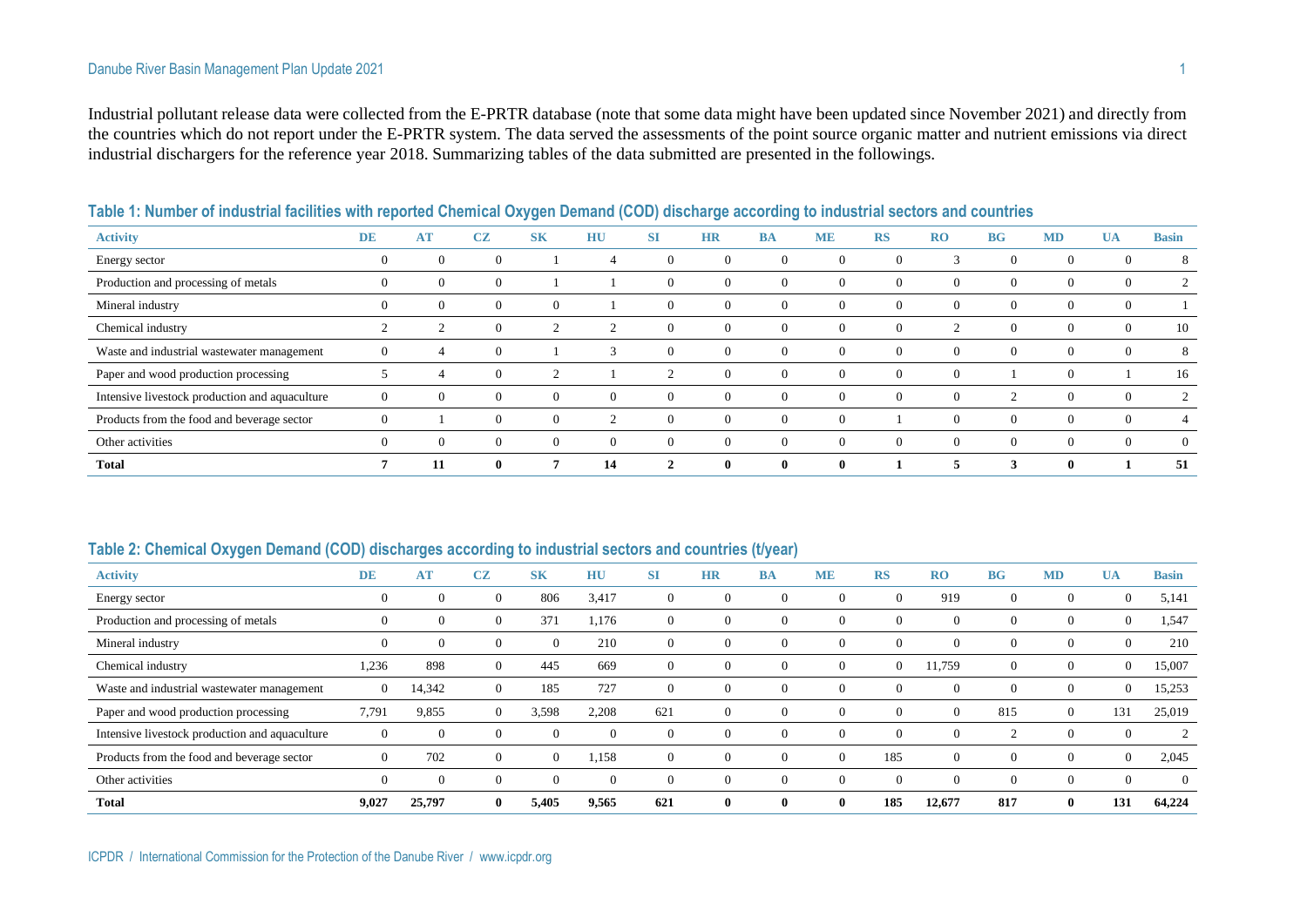| <b>Activity</b>                                | <b>DE</b>      | <b>AT</b>      | CZ             | S <sub>K</sub> | HU             | <b>SI</b> | <b>HR</b>      | <b>BA</b>      | <b>ME</b> | <b>RS</b> | R <sub>0</sub> | <b>BG</b> | <b>MD</b>      | <b>UA</b>      | <b>Basin</b>   |
|------------------------------------------------|----------------|----------------|----------------|----------------|----------------|-----------|----------------|----------------|-----------|-----------|----------------|-----------|----------------|----------------|----------------|
| Energy sector                                  |                |                | $\Omega$       |                |                | $\Omega$  | $\theta$       |                | O         | $\Omega$  | $\overline{0}$ | $\theta$  | $\overline{0}$ | $\mathbf{0}$   | 9              |
| Production and processing of metals            | O              | $\overline{0}$ | $\mathbf{0}$   |                | $\Omega$       | 0         | 0              | $\overline{0}$ | O         |           |                | $\theta$  | $\theta$       | $\overline{0}$ | 3              |
| Mineral industry                               | $\overline{0}$ | $\Omega$       | $\overline{0}$ | $\Omega$       | $\theta$       | $\theta$  | $\overline{0}$ | $\overline{0}$ | $\Omega$  | $\Omega$  | $\theta$       | $\theta$  | $\theta$       | $\overline{0}$ | $\overline{0}$ |
| Chemical industry                              |                |                | $\Omega$       |                | $\overline{2}$ |           |                |                |           |           |                | $\Omega$  | $\theta$       | $\overline{0}$ | 9              |
| Waste and industrial wastewater management     | 0              |                | $\Omega$       |                |                | $\Omega$  | $\overline{0}$ | $\overline{0}$ | $\theta$  | $\Omega$  | $\theta$       | $\theta$  | $\theta$       | $\overline{0}$ | 3              |
| Paper and wood production processing           |                |                | $\theta$       |                | $\theta$       | $\Omega$  | $\overline{0}$ | $\Omega$       | $\Omega$  | $\Omega$  | $\Omega$       | $\theta$  | $\theta$       |                | 3              |
| Intensive livestock production and aquaculture | $\mathbf{U}$   |                | $\Omega$       | $\Omega$       | $\theta$       | $\Omega$  | $\Omega$       | $\overline{0}$ | $\theta$  | $\Omega$  | $\Omega$       | 3         | $\overline{0}$ | $\overline{0}$ | 3              |
| Products from the food and beverage sector     | 0              |                | $\mathbf{0}$   | $\Omega$       | $\theta$       | $\Omega$  | $\overline{0}$ |                | $\theta$  |           | $\Omega$       | $\theta$  | $\theta$       | $\overline{0}$ | 4              |
| Other activities                               | $\overline{0}$ | $\Omega$       | $\overline{0}$ | $\Omega$       | $\theta$       | $\Omega$  | $\overline{0}$ | $\overline{0}$ | $\Omega$  | $\Omega$  | $\Omega$       | $\theta$  | $\theta$       | $\overline{0}$ | $\overline{0}$ |
| <b>Total</b>                                   | Ĵ              |                | $\mathbf{0}$   |                | $\mathbf{v}$   |           |                | 6              | v         |           | $\overline{2}$ | 3         | $\bf{0}$       |                | 34             |

## **Table 3: Number of industrial facilities with reported Total Nitrogen (TN) discharge according to industrial sectors and countries**

## **Table 4: Total Nitrogen (TN) discharges according to industrial sectors and countries (t/year)**

| <b>Activity</b>                                | <b>DE</b>      | AT             | CZ       | <b>SK</b>      | HU       | SI             | <b>HR</b> | <b>BA</b>      | <b>ME</b>      | RS       | RO             | <b>BG</b>      | <b>MD</b>        | UA             | <b>Basin</b>   |
|------------------------------------------------|----------------|----------------|----------|----------------|----------|----------------|-----------|----------------|----------------|----------|----------------|----------------|------------------|----------------|----------------|
| Energy sector                                  | 52             | 72             | $\theta$ | 142            | 608      | $\overline{0}$ | $\theta$  |                | $\overline{0}$ | $\Omega$ | $\overline{0}$ | $\theta$       | $\theta$         | $\overline{0}$ | 881            |
| Production and processing of metals            | 0              | $\overline{0}$ | $\Omega$ | 145            | $\theta$ | $\overline{0}$ | $\Omega$  | $\Omega$       | $\overline{0}$ | 70       | 522            | $\overline{0}$ | $\theta$         | $\overline{0}$ | 737            |
| Mineral industry                               | $\theta$       | $\Omega$       |          | 0              | $\Omega$ | $\Omega$       | $\Omega$  | $\Omega$       | $\Omega$       |          | $\mathbf{0}$   | $\Omega$       | $\theta$         | $\theta$       | $\Omega$       |
| Chemical industry                              | 183            | 91             |          | 107            | 241      | $\theta$       | 62        | $\overline{0}$ | $\Omega$       | $\Omega$ | 58             | $\theta$       | $\boldsymbol{0}$ | $\theta$       | 742            |
| Waste and industrial wastewater management     | $\Omega$       | 91             |          | 60             | 83       | $\overline{0}$ | $\theta$  | $\Omega$       | $\Omega$       | $\Omega$ | $\overline{0}$ | $\Omega$       | $\theta$         | $\theta$       | 234            |
| Paper and wood production processing           | $\theta$       | 55             |          | 106            | $\Omega$ | $\overline{0}$ | $\theta$  | $\Omega$       | $\Omega$       |          | U              | $\Omega$       | $\theta$         | 98             | 259            |
| Intensive livestock production and aquaculture | $\mathbf{0}$   | $\Omega$       |          | 0              | $\Omega$ | $\theta$       | $\Omega$  | $\Omega$       | $\Omega$       |          | $\overline{0}$ | 218            | $\overline{0}$   | $\overline{0}$ | 218            |
| Products from the food and beverage sector     | $\Omega$       | 224            | $\Omega$ | $\overline{0}$ | $\Omega$ | $\theta$       | $\Omega$  | 14             | $\Omega$       | 52       | $\overline{0}$ | $\Omega$       | $\theta$         | $\overline{0}$ | 290            |
| Other activities                               | $\overline{0}$ | $\overline{0}$ |          | U              | $\Omega$ | $\overline{0}$ | $\theta$  | $\overline{0}$ | $\overline{0}$ |          | $\mathbf{0}$   | $\theta$       | $\theta$         | $\overline{0}$ | $\overline{0}$ |
| <b>Total</b>                                   | 235            | 532            | -0       | 560            | 932      | $\mathbf{0}$   | 62        | 21             | $\bf{0}$       | 122      | 580            | 218            | $\mathbf{0}$     | 98             | 3,360          |